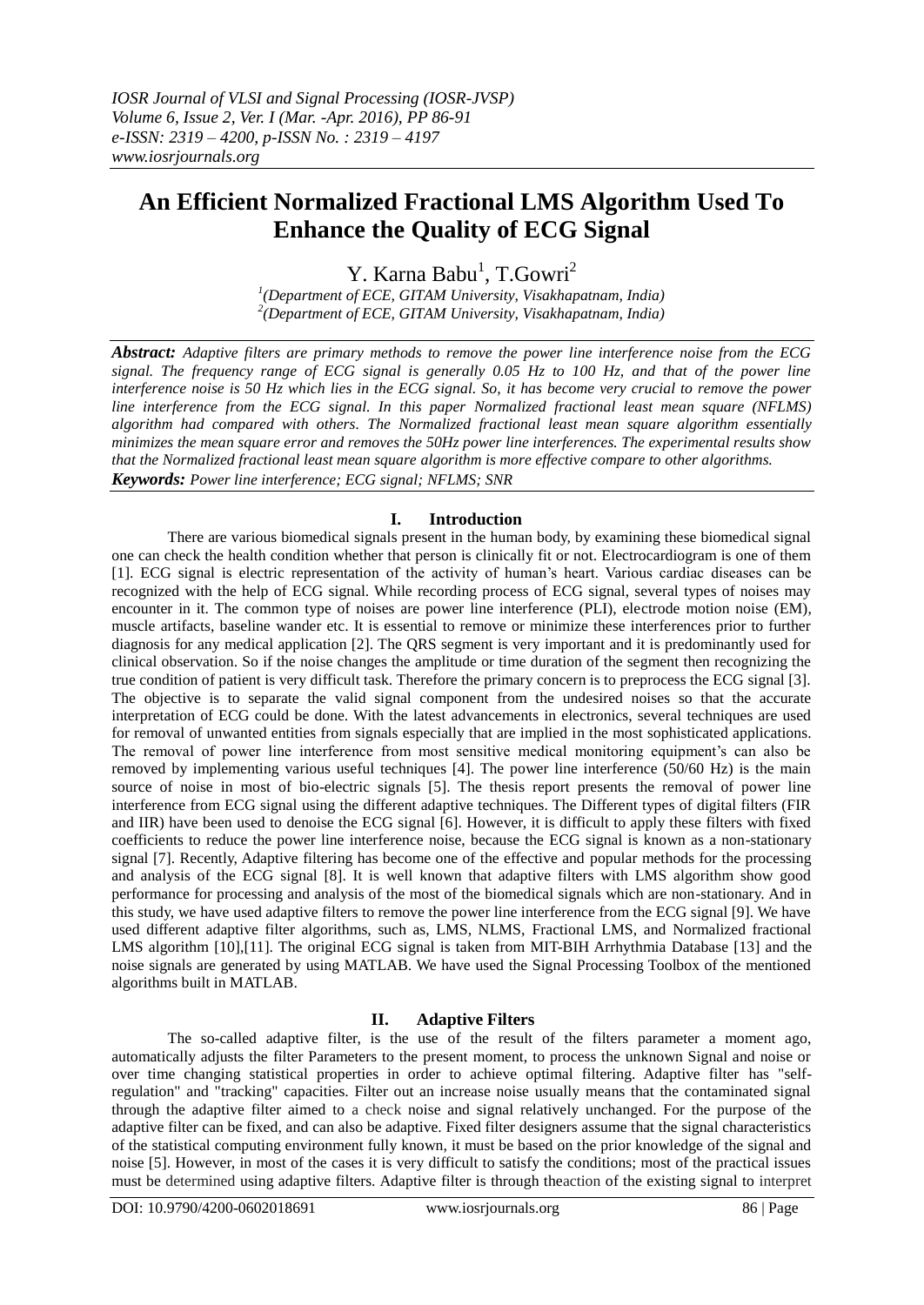statistical properties, to adjust parameters automatically, to change their performance, so its design does not require of the prior knowledge of signal and noise characteristics.



Figure1. Configuration for adaptive noise cancellation

The figure above is given the adaptive filtering display digital filters carries on filtering on the input signal  $x(n)$ , produce output signal  $y(n)$ . Adaptive filters adjusts the filter coefficient included in the vector w (n), in order to the error signal  $e(n)$  to be the smallest. Error signal is the difference of desired signal  $d(n)$  and the digital filter output  $y(n)$ . Therefore, adaptive filter automatically carry on a design based on the characteristic of the input signal x(n)and the desired signal d(n). Using this method, adaptive filter can be adapted to the environment set by these signals [6]. When the environment changes, filter through a new set of factors, adjusts for new features. The most important property of adaptive filter is that it can work effective in unknown environment, and to track the input signal of time-varying characteristics. Adaptive filter is through the observation of the existing signal to understand statistical properties, which in the normal operation to adjust parameters automatically, to change their performance, so its design does not require of the prior knowledge of signal and noise characteristics.

#### **2.1. Least Mean Square (LMS) Algorithm:**

Least Mean Squares Algorithm is based on steepest descent algorithm where weight vector is updated from sample to sample as follows

$$
w(n + 1) = w(n) + \mu e(n) x^{(n)}(1)
$$

Where μ is the step size and controls the convergence rate. Small value of μ leads to more convergence time. Large value of μ causes the algorithm to diverge and degrades the performance of adaptive filter [12]. Therefore selecting a step size is very important.

In LMS has more Complexity it requires  $(p + 1)$  multiplications and  $(p + 1)$  additions to update the filter coefficients. One addition to compute the error  $e(n) = d(n) - \hat{d}(n)$  and one multiplication to compute  $\mu e(n)$  and  $(p + 1)$  multiplications and p additions to compute the output sample  $\hat{d}(n)$  of the adaptive filter [13].

## **2.2. Normalized LMS Algorithm:**

One of the difficulties in the implementation of the LMS adaptive filter is the selection of step size  $\mu$ . For WSS processes,

LMS converges in mean if  $0 < \mu < \frac{2}{1}$  $\frac{2}{\lambda_{max}}$  and converges in mean squareif  $0 < \mu < \frac{2}{tr}$  $\frac{2}{tr(\mathbf{R}_x)}$ .

Since  $\mathbf{R}_x$  is generally unknown, then either  $\lambda_{max}$  or  $\mathbf{R}_x$  must be estimated in order to use these bounds. For stationary processes,

$$
tr(\mathbf{R}_x) = (p+1)E\{|x(n)|^2\}.
$$
 (2)

This leads to the following bound for mean square convergence  $0 < \mu < \frac{2}{\pi \sqrt{M}}$  $\mathbf{x}(n)^H\mathbf{x}(n)$ 

One way to incorporate this bound into the LMS adaptive filter is to use a time-varying step size

$$
\mu(n) = \frac{\beta}{\mathbf{x}(n)^H \mathbf{x}(n)} = \frac{\beta}{\|\mathbf{x}(n)\|^2}
$$
(3)

Where  $\beta$  is a normalized step size with  $0 < \beta < 2$ The weight vector update in the NLMS algorithm is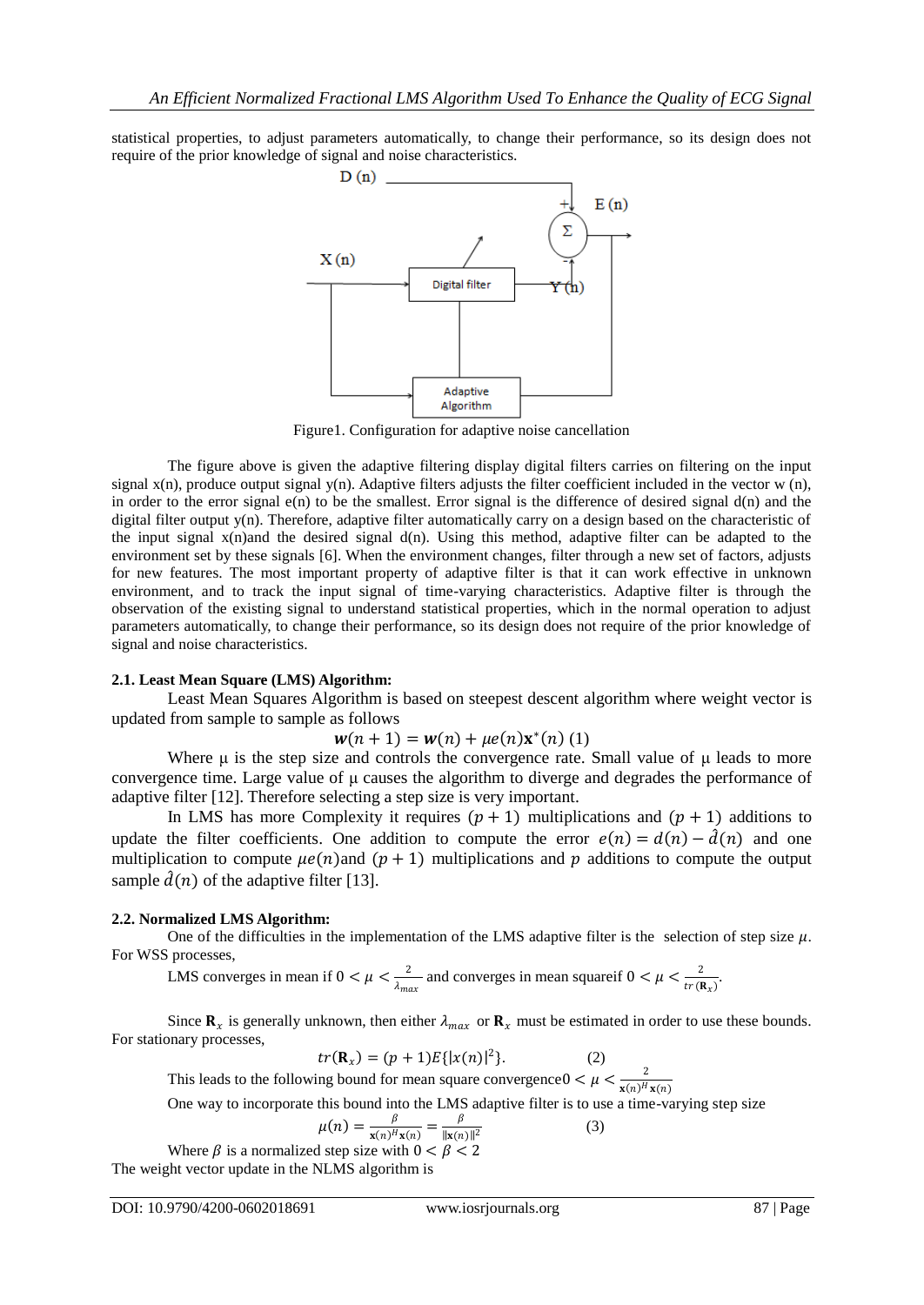$$
w(n + 1) = w(n) + \beta \frac{x^*(n)}{\|x(n)\|^2} e(n) \qquad (4)
$$

In the LMS algorithm, the correction that is applied to  $w_n$  is proportional to input vector  $\mathbf{x}(n)$ . Therefore when  $\mathbf{x}(n)$  is large, the LMS algorithm experiences a problem with gradient noise amplification [11]. With the normalization of step size by  $||\mathbf{x}(n)||^2$  in NLMS this noise amplification problem is diminished. A similar problem occurs when  $||\mathbf{x}(n)||^2$  is too small. Hence typically the following equation is used

$$
w(n + 1) == w(n) + \beta \frac{\dot{x}^*(n)}{\varepsilon + ||x(n)||^2} e(n) \tag{5}
$$

Where  $\varepsilon$  is small positive number. NLMS algorithm converges faster than the LMS algorithm because it uses time varying step size calculation.

#### **2.3. Fractional LMS Algorithm**

In LMS, weights are optimized in a manner that the error is minimized in mean-square sense. The cost function is given by

$$
J(n) = E[e(n)e^{(n)}] = E[|e(n)|^{2}||(6)
$$

The weight update equation for the  $k^{th}$  element, having only the first derivative term, is given by

$$
w_k(n+1) = w_k(n) - \mu \frac{\partial f(n)}{\partial w_k}, (k = 0, 1, 2, \dots, M - 1) \quad (7)
$$

Where *M* is the number of tap weights and *n* is the current time index. In deriving the fractional LMS (FLMS) algorithm, we have to use fractional derivatives, in addition to the first derivative [10]. The update relation for the  $k^{th}$  element of the weight vector is given by

$$
w_k(n+1) = w_k(n) - \mu_1 \frac{\partial J(n)}{\partial w_k} - \mu_f \frac{\partial^{\nu} J(n)}{\partial w_k^{\nu}} \quad (8)
$$

Where  $v$  ( $0 < v < 1$ ) is a real number and  $\mu_j$  is the fractional step-size.

After calculating the derivative terms and doing some simplifications, we obtain the final update relation for the weight vectors of the FLMS algorithm as

$$
\mathbf{w}_k(n+1) = \mathbf{w}_k(n) + \mu_1 e(n) \mathbf{X}(n-k) + \mu_f e(n) \mathbf{X}(n-k) \frac{\mathbf{w}_k^{1-v}(n)}{\Gamma(2-v)}
$$
(9)

Where  $\Gamma(.)$  denotes the gamma function.

#### **2.4 Normalized Fractional LMS Algorithm**

In this section, we compared our normalized version of the fractional Least-Mean-Squares algorithm to other algorithms.

The new idea is based on the fact that the normalized version of LMS algorithm has better performance than standard LMS filters. Furthermore, it has been shown that the fractional LMS (FLMS) algorithm, which is an improved version of the conventional LMS, has faster convergence than the LMS algorithm [9]. Thus, it is expected that using normalized version of FLMS (NFLMS) instead of the FLMS adaptive filter leads to a better performance of the adaptive filter. The update rule for the NFLMS algorithm is given by

$$
\mathbf{w}(n+1) = \mathbf{w}(n) + \frac{\mu}{\delta + ||\mathbf{u}(n)||^2} e(n)\mathbf{u}(n) + \frac{\mu_f}{\delta + ||\mathbf{u}(n)||^2} e(n)\mathbf{u}(n)\frac{w^{1-\nu}(n)}{\Gamma(2-\nu)}.
$$
 (10)

#### **2.5Performance Measurements**

To assess the performance of the proposed filters for removal of noise and to evaluate their comparative performance, different standard performance indices have been used in the thesis. These are defined as follows:

#### **A) Signal to Noise Ratio Improvement (SNR)**

SNRI in dB is defined as the difference between the Signal to Noise Ratio (SNR) of the restored signal in dB and SNR of noisy signal in dB[12] i.e.

SNRI  $(dB)$  = SNR of restored signal in dB- SNR of noisy signal in dB

The higher value of SNR reflects the better visual and restoration performance.

#### **B) Mean square error (MSE):**

A small minimum MSE is an indication that the small portion PLI signal is occur at the output ECG signal system [13].

#### **III. Results And Discussion**

For our simulations, we use four ECG signals from the [MIT-BIH Arrhythmia Database.](https://www.physionet.org/physiobank/database/mitdb/)Four LMSbased algorithms (i.e., LMS, NLMS, FLMS, and NFLMS) are compared. The experimental conditions for these algorithms are shown in fig 2, fig 3, fig 4, & fig 5.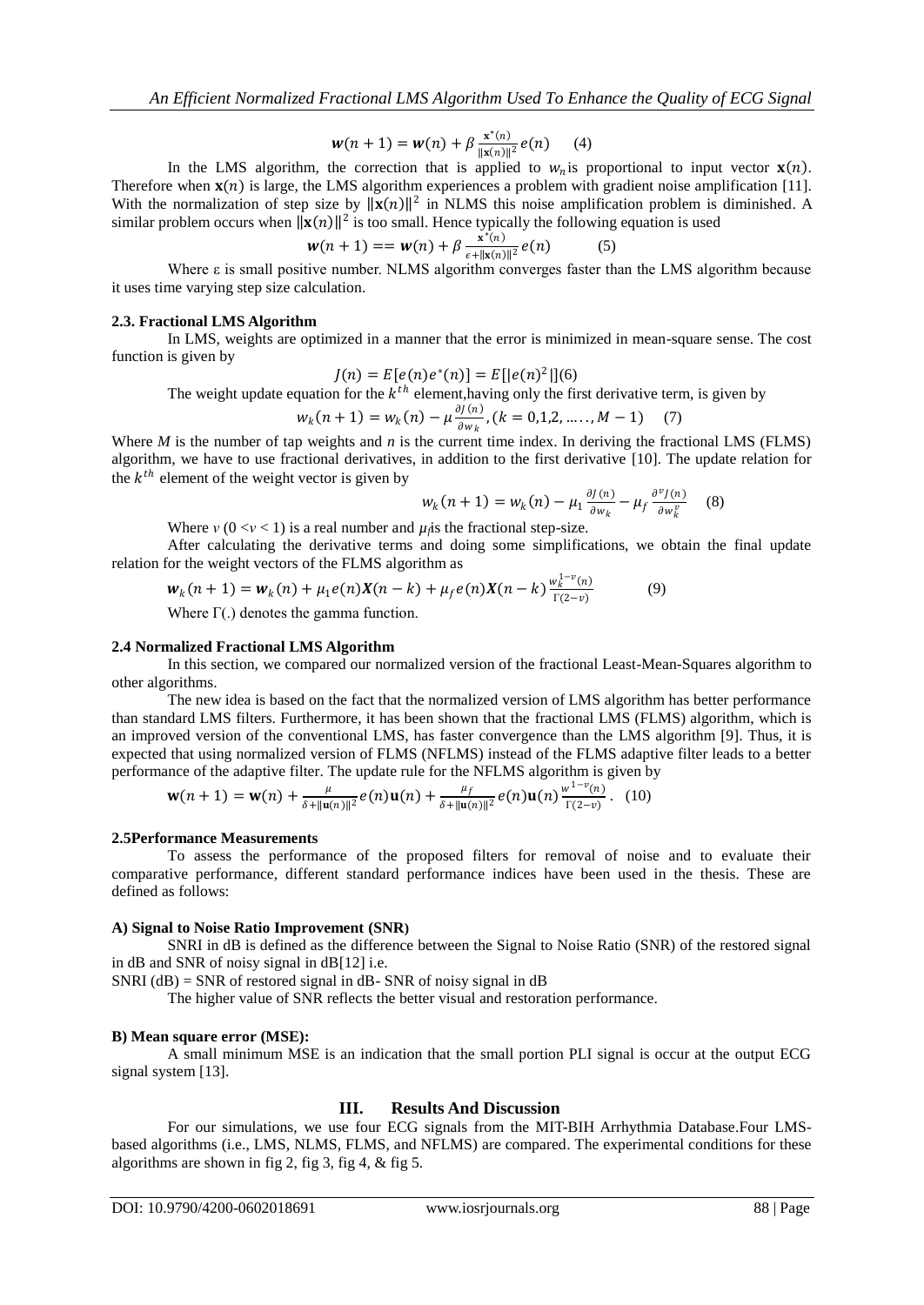The original ECG signal is taken from MIT-BIHArrhythmia Database[13] and the noise signal are generated by using MATLAB whose sampling frequency is 200 Hz for each beat and amplitude is 1mv. The 50 Hz power line interference is also generated with sampling frequency of 3000 Hz. The power line interference is then added to the original ECG signal to get the mixed signal. Finally, the power line interference is removed using different adaptive filters based on different algorithms, such as, LMS, NLMS, FLMS and Normalized Fractional LMS algorithm.



Figure2. Power line interference removing using LMS filter



Figure3. Power line interference removing using NLMS filter



Figure 4. Power line interference removing using FLMS filter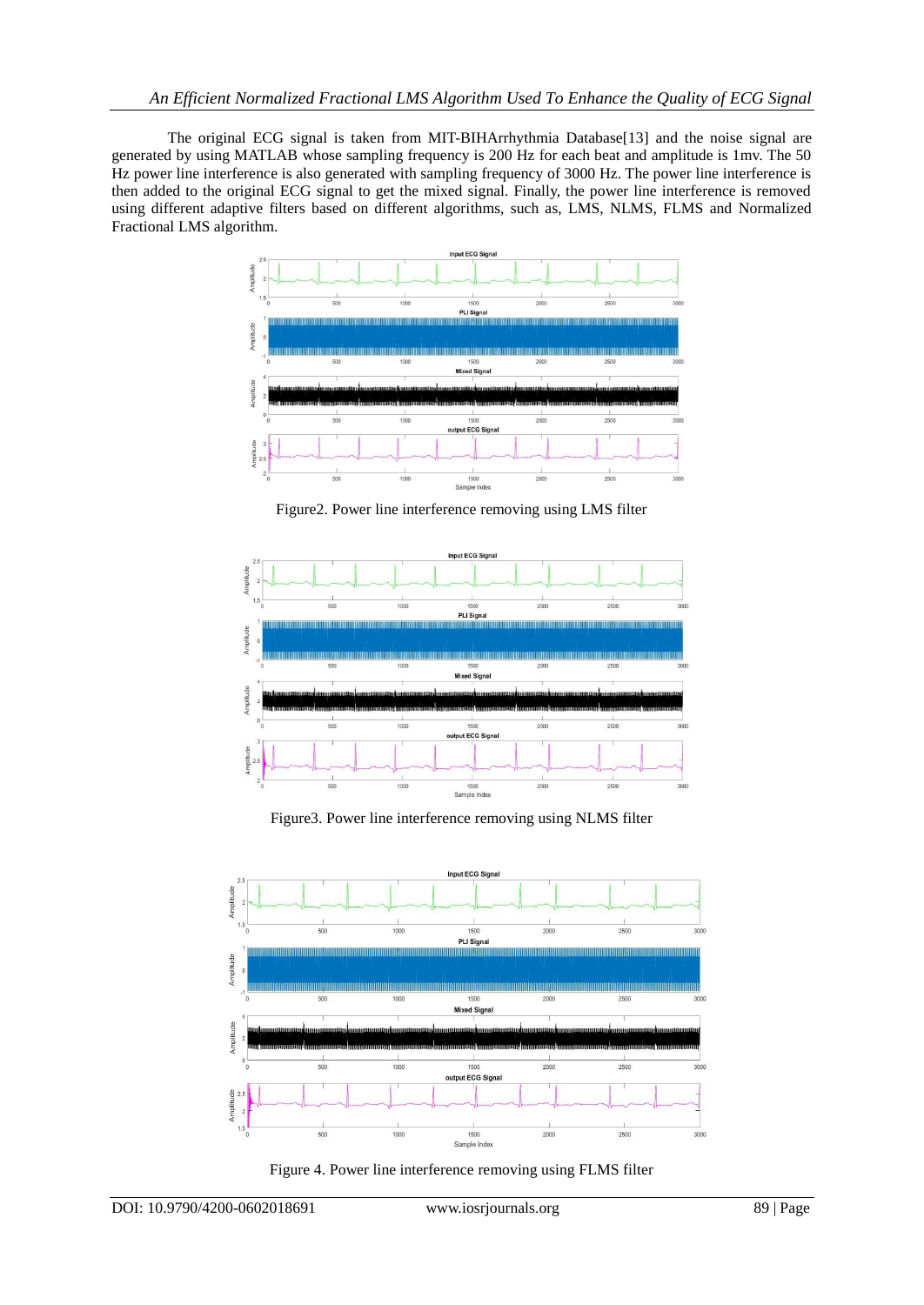

Figure 5. Power line interference Removing using NFLMS filter



Figure 6. MSE Plot for LMS, NLMS, FLMS and NFLMS.

If the amplitude of the reconstructed signal increases, then there will be high distortion and vice versa. When the value of μ equal to 0.05, then we see that some noise also appear on the signal peak compared with the value of  $\mu$  equal to 0.001. But when the value of  $\mu$  is 0.001, then the reconstructed signal amplitude is less than the original signal as well as all other measuring values, such as, the SNR, MSE decreases with low distortion. So we can say that the SNR for step size  $\mu$  of 0.05 is better but exhibits some distortion.

Table I shows the SNR and MSE of LMS,NLMS,FLMS and NFLMS algorithm for different types of noise in the case of record no. 100, record no 111, record no 200 and record no. 230 respectively. The tabular analysis indicate that the reconstructed ECG signal obtained from the adaptive NFLMS filter has high SNR and MSE than the LMS,NLMS,FLMS algorithms for all type of noises.

The convergence criterion shows that, the fast adaption of filtering signal with the original signal. The convergence of LMS, NLMS, FLMS and NFLMS filtering reconstructed signal is depicted in Fig. 6. We can see that, the NFLMS filtering signal adapts in far less iteration to original signal than the all algorithms. In this study, we find that adaptive NFLMS algorithm shows better performance compare to remain algorithms.